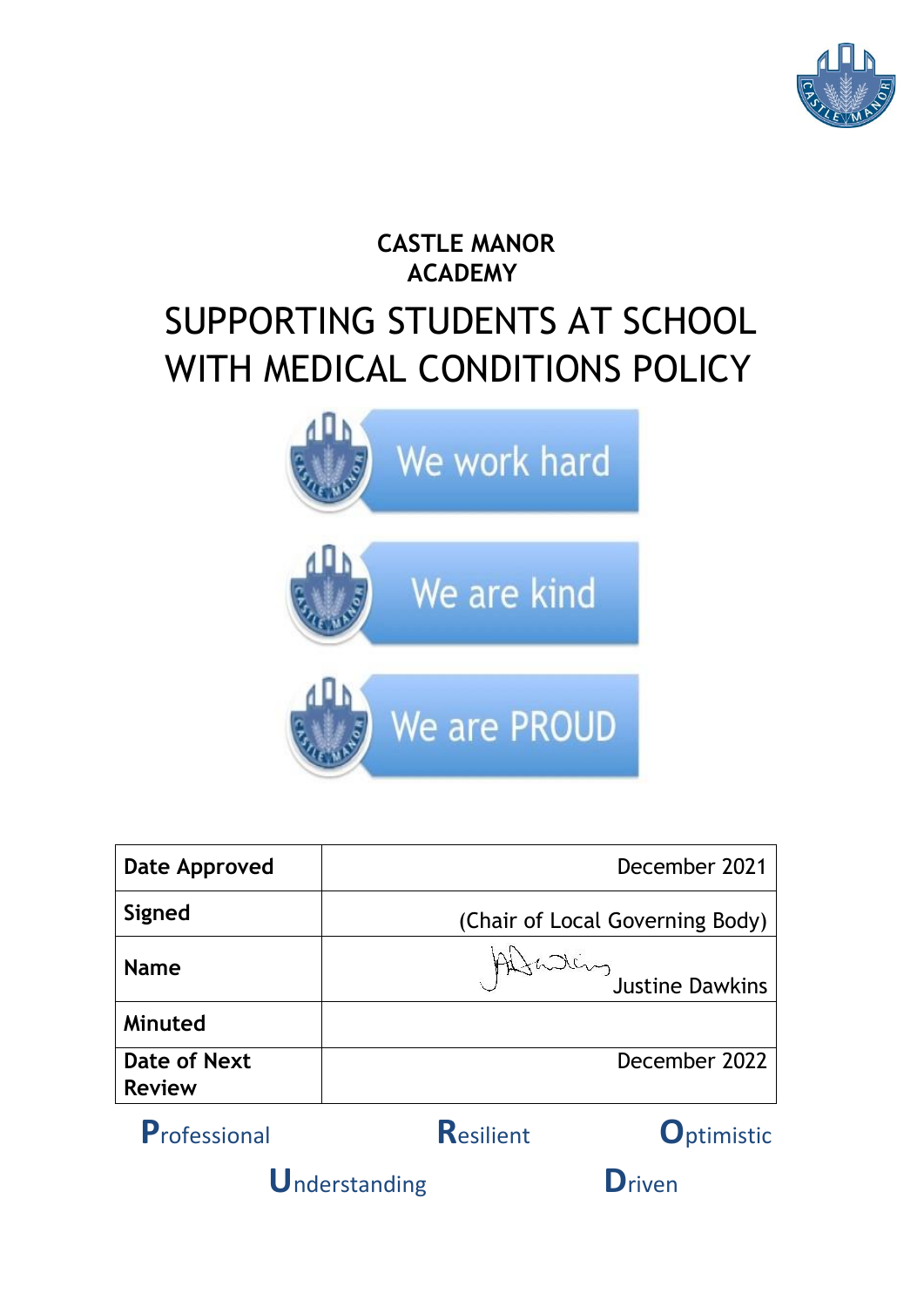# **1. Principles**

Castle Manor Academy (the School) is an inclusive community, which aims to ensure that all children with medical conditions, in terms of both physical and mental health, are properly supported so that they can play a full and active role in school life, remain healthy and achieve their academic potential.

#### **2. Purposes**

- To comply with the statutory guidance, 'Supporting pupils at school with medical conditions (December 2015)'.
- To fulfil the School's duty of care to students and staff.
- To ensure that students with medical conditions can access and enjoy the same opportunities, at school, as any other child.
- To ensure that all staff understand the common medical conditions that affect children at our school.
- To ensure that all staff who need to know are made aware of students with serious medical conditions and have access to individual healthcare plans, if required.
- To ensure that all staff understand their duty of care to students in the event of an emergency (see Appendix 1).

# **3. Roles and Responsibilities**

#### **Parents will:**

- Inform the School if their child has a medical condition;
- Contribute to any individual healthcare plan in partnership with the School and a relevant healthcare professional (Appendix 2);
- Inform the School of any medication their child may need during school hours. Written consent is required from parents if a member of staff is required to administer medication (see Appendix 3);
- Inform the School of any change to their child's condition;
- Keep their child at home if they are not well enough to attend;
- Provide confirmation from a relevant healthcare professional of their child's fitness to attend school, if requested to do so.



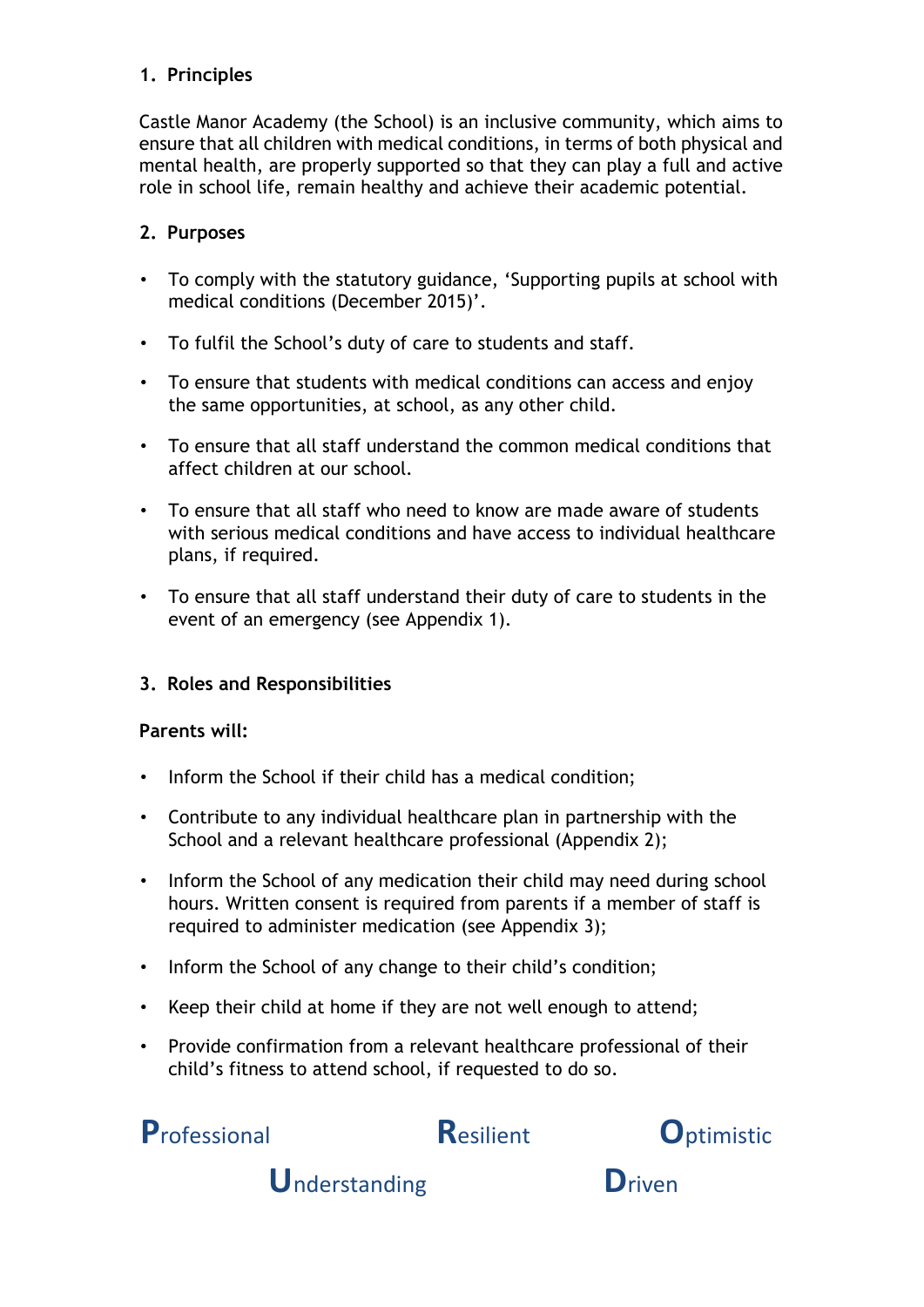#### **The School will:**

- Designate a named person to oversee the effective implementation of this policy.
- Ensure this policy promotes inclusion and complies with the Equality Act 2010 and the Special educational needs and disability (SEND) code of practice;
- Ensure liaison between parties, e.g. students, parents, staff and relevant healthcare professionals;
- After discussion with parents, encourage students who are competent to take responsibility for managing their own medicines/procedures. Where an individual healthcare plan is in place, this will be reflected in the plan;
- Provide an appropriate level of supervision to students who can take their medicines/manage their procedures themselves;
- Ensure that staff are sufficiently and suitably trained to provide the support students need;
- Inform parents if their child refuses to take their medicine or carry out a necessary procedure, the School will not force students to take medicine or carry out procedures. However, where an individual healthcare plan is in place, it should include the process to be followed if a student refuses to take their medicine/carry out a necessary procedure;
- Ensure that all staff are aware of the School's policy for supporting students with medical conditions and their role in implementing this policy. This policy will be given to new staff as part of their induction;
- Ensure that staff are appropriately insured and that insurance policies are accessible to staff providing support to students with medical conditions;
- Respect student confidentiality, as far as possible, sharing information about medical conditions on a need to know basis.

# **Staff will:**

• Be familiar with this policy;



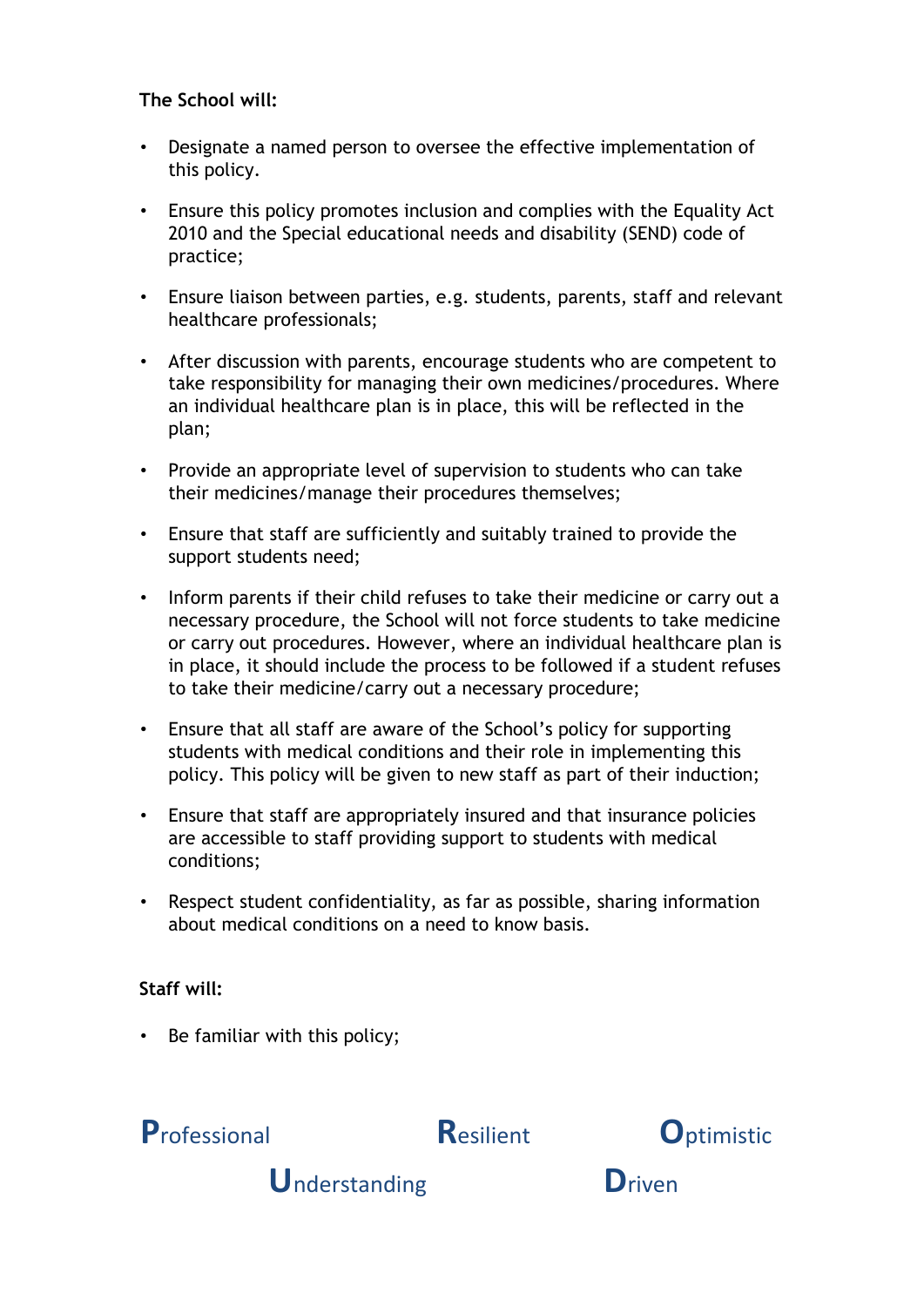- Know which students in their care have a medical condition and be familiar with their individual healthcare plan, if they have one;
- Know what to do in an emergency (see Appendix 1);
- Ensure that students, who carry medication, have it with them when they go on school trips and visits;
- Ensure that, as far as practicable, pupils and students who have medical conditions participate fully and safely in all activities, making reasonable adjustments as necessary.

#### **Staff will not:**

Although school staff should use their discretion and judge each case on its merits, with reference to the student's individual healthcare plan, it is not generally acceptable practice to:

- Prevent students from easily accessing their inhalers and medication, and administering their medication when and where necessary;
- Assume that every student with the same condition requires the same treatment;
- Ignore the views of the student or their parents or ignore medical evidence or opinion (although this may be challenged);
- Send students with medical conditions home frequently for reasons associated with their medical condition or prevent them from staying for normal school activities, including lunch, unless this is specified in their individual healthcare plan;
- If a student becomes ill, send them to the office or medical room unaccompanied or with someone unsuitable;
- Penalise children for their attendance record if their absences are related to their medical condition, e.g. hospital appointments. However, evidence of those appointments may legitimately be requested by the School;
- Prevent students from drinking, eating or taking toilet breaks or other breaks whenever they need to in order to manage their medical condition effectively;
- Require parents, or otherwise make them feel obliged, to attend school to administer medication or provide medical support to their child,



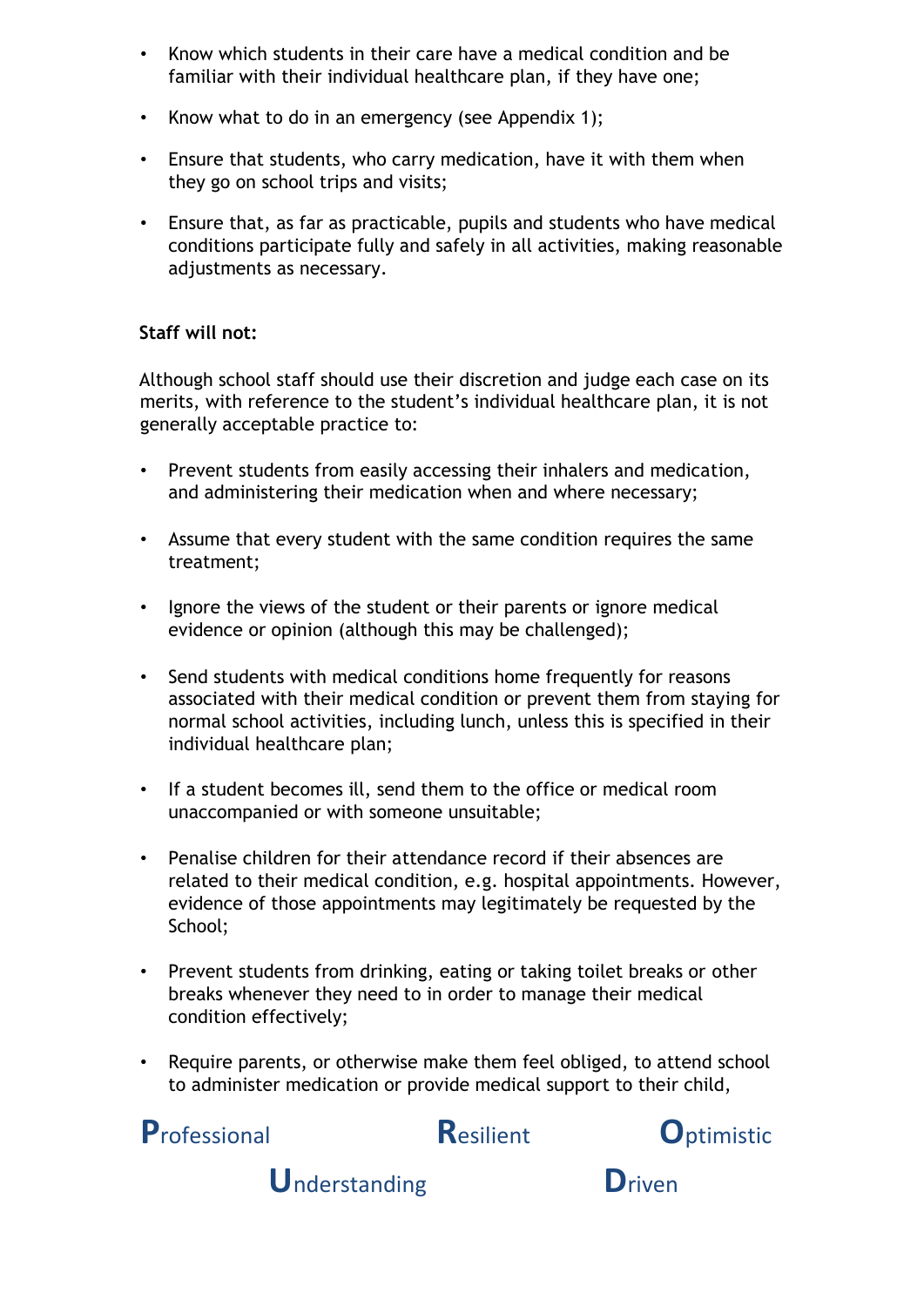including with toileting issues. No parent should have to give up work because the School is failing to support their child's medical needs; or

• Prevent students from participating, or create unnecessary barriers to students participating in any aspect of school life, including school trips, e.g. by requiring parents to accompany their child.

#### **First Aiders will**

- Assist casualties with common injuries or illness;
- When necessary ensure that an ambulance or other professional medical help is called.

*Note: for further information on first aid, please see the first aid policy.* 

#### **4. Medical policy, procedures and guidelines**

- The School will receive and fully consider advice from healthcare professionals and listen to and value the views of parents and students.
- The School will follow advice from relevant healthcare professionals regarding training that will help ensure that all medical conditions affecting students at the School are understood fully.
- Medicines will only be administered at school where it would be detrimental to a child's health or school attendance not to do so.
- The School will only accept prescribed medicines if these are in-date, labelled, provided in the original container as dispensed by a pharmacist and include instructions for administration, dosage and storage. The exception to this is insulin, which must still be in date, but will generally be available to schools inside an insulin pen or pump, rather than in its original container. Prescription medicines will only be administered if a medication plan is in place and has been signed by a parent/carer.
- The school will only accept non-prescribed medicines if these are indate, labelled with the child's name and provided in their original container, including instructions for administration, dosage and storage. Nonprescribed medicines will only be administered if a medication plan is in place and has been signed by a parent/carer. The school does not routinely administer painkillers.
- All medicines will be stored safely (see Appendix 4).
- Written records will be kept of all medicines administered to individual students, stating what, how and how much was administered, when and by whom.





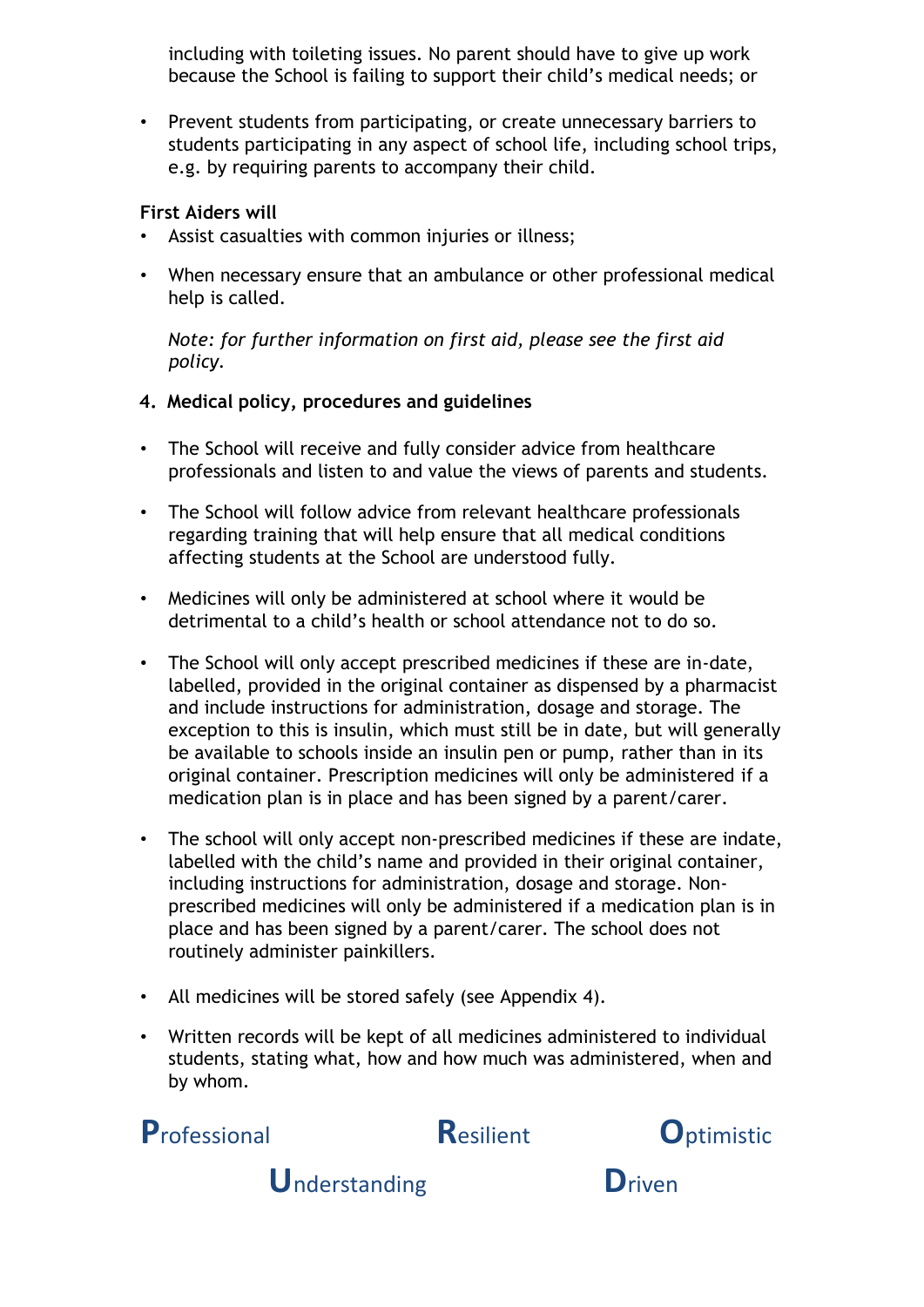- When no longer required, medicines will be returned to the parent/carer to arrange for safe disposal. Sharps boxes will be used for the disposal of needles.
- A copy of every individual healthcare plan will be kept at a central place in the School office and on CPOMS for each student
- **Individual healthcare plans will be reviewed at least annually or earlier if evidence is presented that the child's needs have changed.**
- When planning trips or visits, a risk assessment will be carried out to ensure that any steps needed to include students with medical conditions, are taken.
- The School will request the permission of the parent and student before sharing any medical information with a third party.
- Medication will not be administered without first checking maximum dosages and when the previous dose was taken. Parents will be informed. Painkillers will not be administered before 12 noon to prevent the risk of taking two doses too close together. Only one dose of painkillers will be administered per day, up to a maximum of three days, unless an individual student's healthcare plan states differently.
- If emergency first aid is required, all staff will know how to summon a First Aider.
- If a student needs to be taken to hospital, staff will stay with the child until their parent arrives, or accompany a student taken to hospital by ambulance.

#### **5. Complaints**

Should parents be dissatisfied with the support provided, they should discuss their concerns directly with the School. If this does not resolve the issue, they may make a formal complaint via the complaints procedure, which is available on the School's website.

#### **Appendix 1**

#### **Contacting emergency services**

Request an ambulance - dial 999, ask for an ambulance and be ready with the information below.

Speak clearly and slowly and be ready to repeat information if asked.

**P**rofessional **R**esilient **O**ptimistic



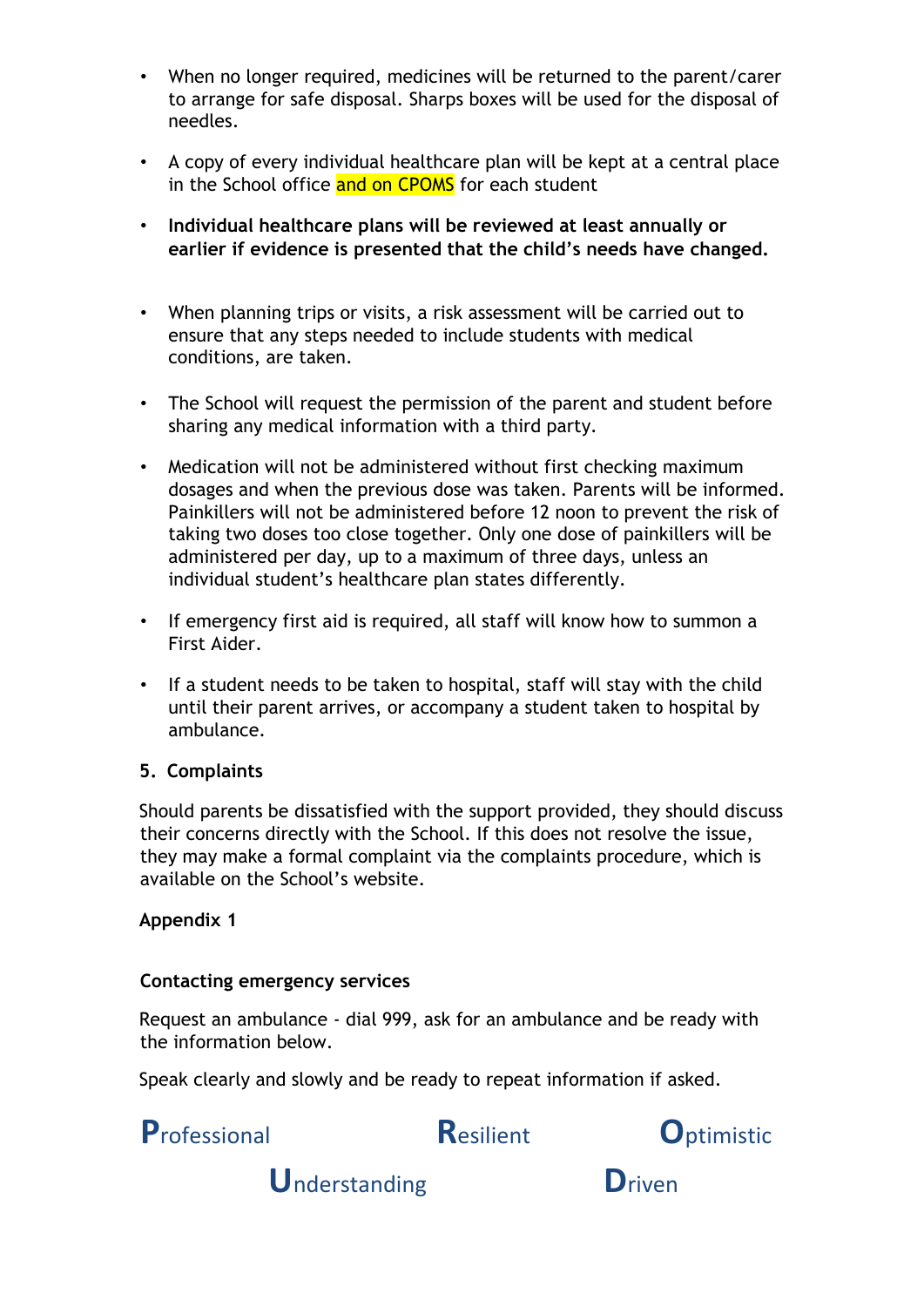- $1.$ your telephone number: 01440 705501
- $2.$ your name
- $3.$ your location as follows:

Castle Manor Academy, Eastern Avenue, Haverhill, CB9 9JE

- provide the exact location of the patient within the School  $\overline{4}$ .
- 5. provide the name of the child and a brief description of their symptoms
- 6. inform Ambulance Control of the best entrance to use and state that the crew will be met and taken to the patient







**Understanding** 

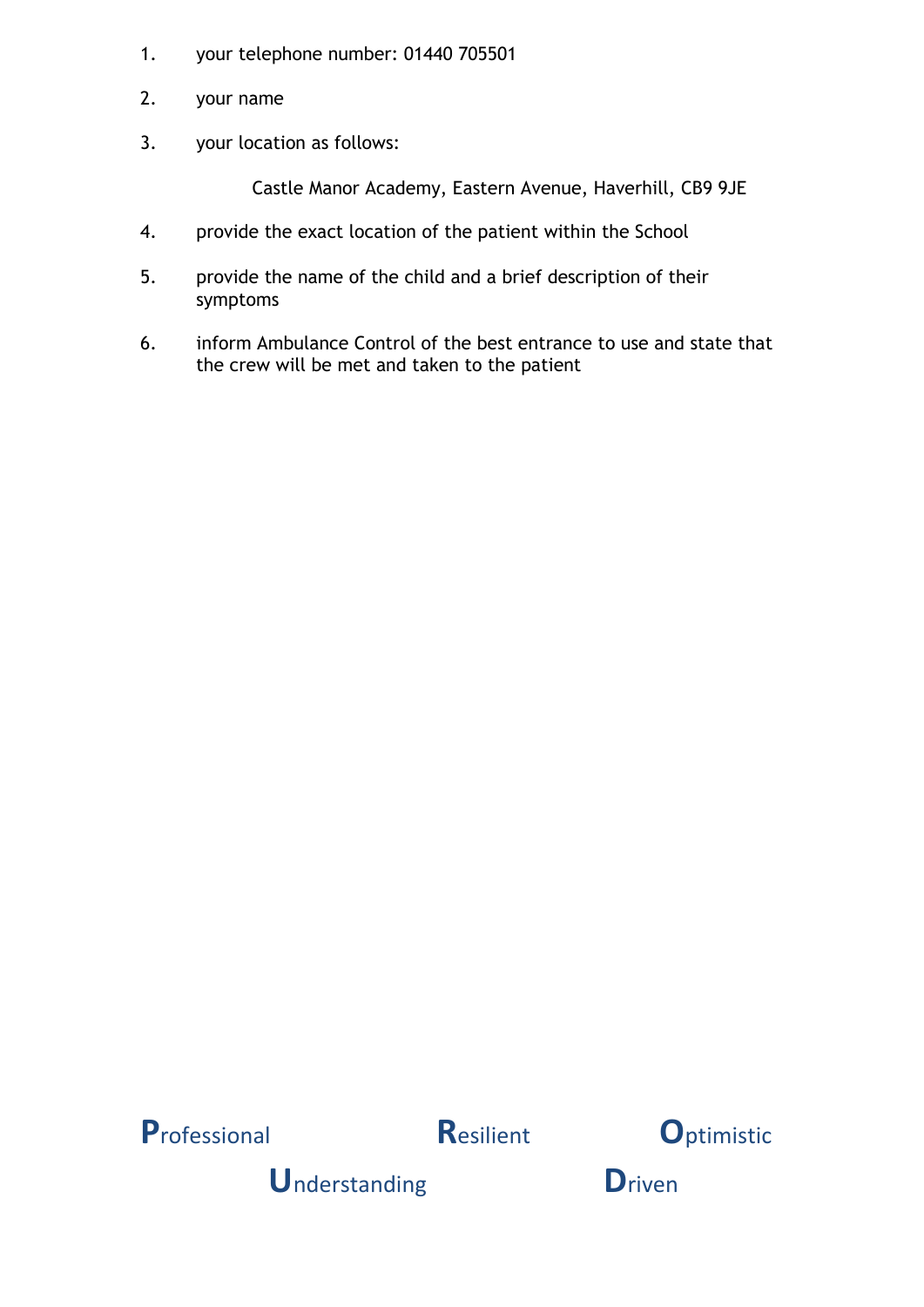# Appendix 2: Individual healthcare plan

| Name of school/setting            |  |
|-----------------------------------|--|
| Child's name                      |  |
| Group/class/form                  |  |
| Date of birth                     |  |
| Child's address                   |  |
| Medical diagnosis or condition    |  |
| Date                              |  |
| Review date                       |  |
|                                   |  |
| <b>Family Contact Information</b> |  |
| Name                              |  |
| Phone no. (work)                  |  |
| (home)                            |  |
| (mobile)                          |  |
| Name                              |  |
| Relationship to child             |  |
| Phone no. (work)                  |  |
| (home)                            |  |
| (mobile)                          |  |
|                                   |  |
| <b>Clinic/Hospital Contact</b>    |  |
| Name                              |  |
| Phone no.                         |  |
|                                   |  |

#### $G.P.$

Name

Phone no.

Who is responsible for providing support in school

Describe medical needs and give details of child's symptoms, triggers, signs, treatments, facilities, equipment or devices, environmental issues etc



Resilient



**Understanding** 

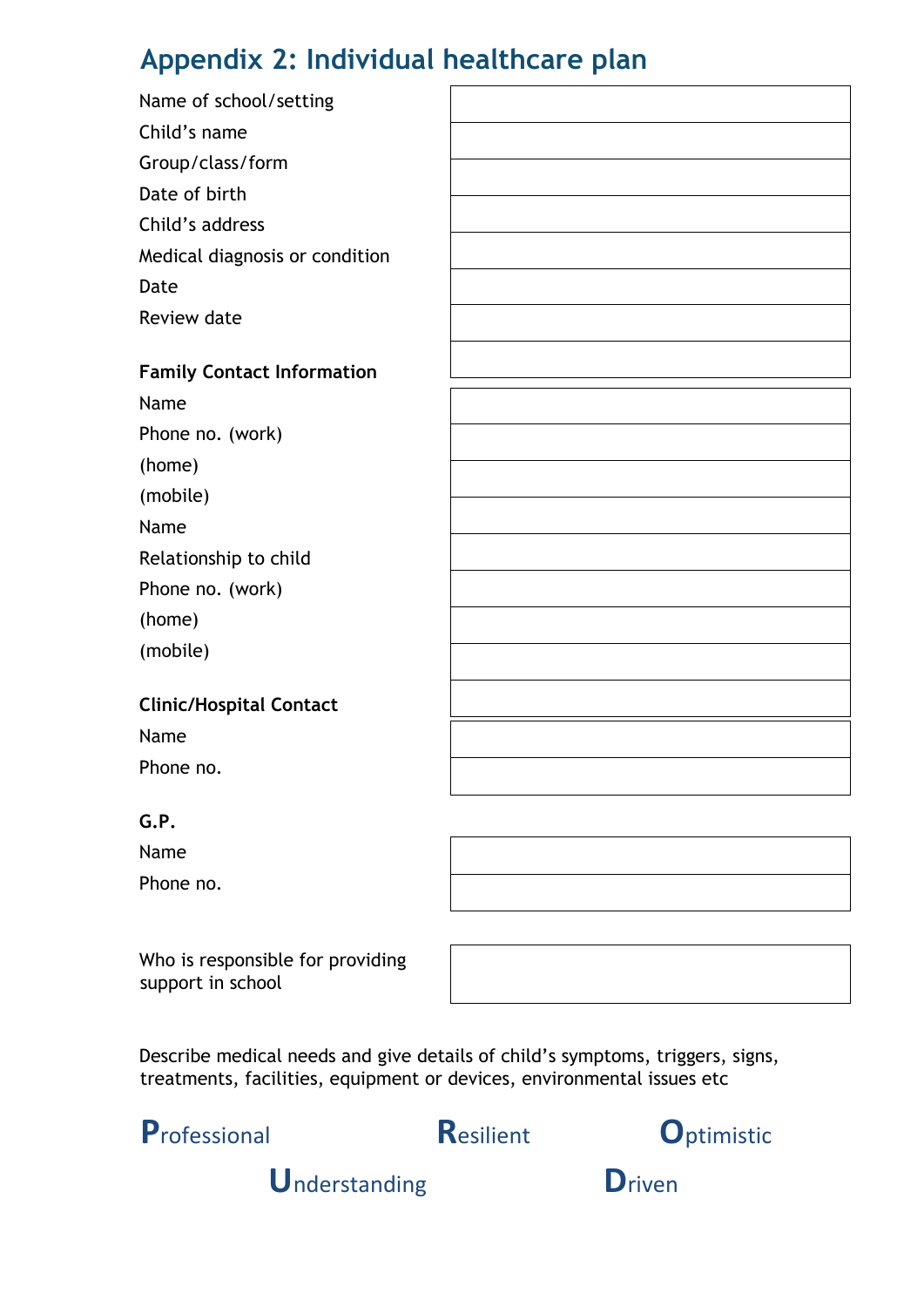Name of medication, dose, method of administration, when to be taken, side effects, contra-indications, administered by/self-administered with/without supervision

Daily care requirements

Specific support for the pupil's educational, social and emotional needs

Arrangements for school visits/trips etc

Other information

Describe what constitutes an emergency, and the action to take if this occurs

Who is responsible in an emergency *(state if different for off-site activities)* 

Plan developed with



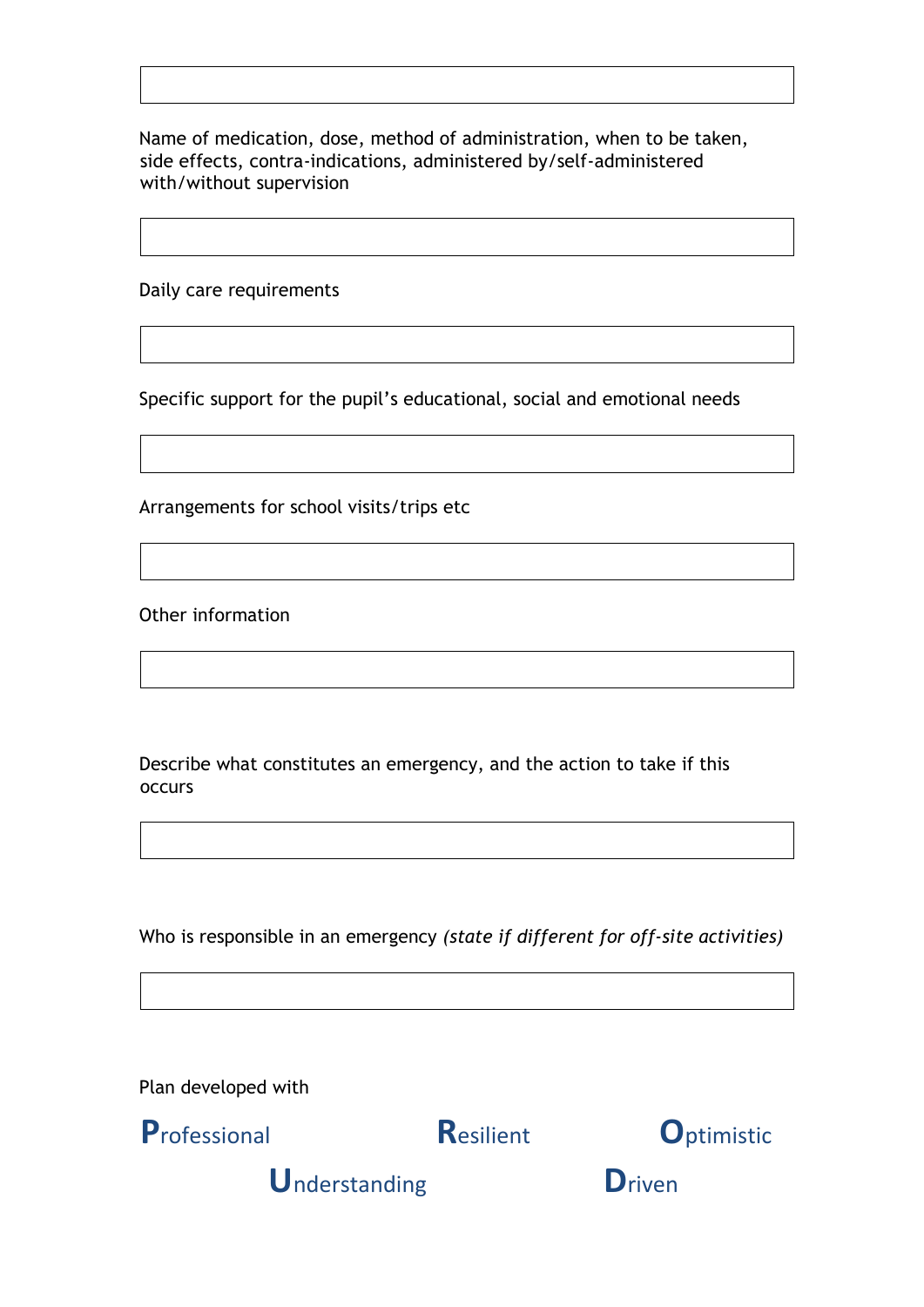Staff training needed/undertaken – who, what, when

#### Form copied to

# **Appendix 3**

#### **Template B: parental agreement for setting to administer medicine**

The school/setting will not give your child medicine unless you complete and sign this form, and the school or setting has a policy that the staff can administer medicine.

Date for review to be initiated by Name of school/setting Name of child Date of birth Group/class/form Medical condition or illness **Medicine**  Name/type of medicine *(as described on the container)*  Expiry date Dosage and method Timing Special precautions/other instructions Are there any side effects that the school/setting needs to know about? Self-administration – y/n Procedures to take in an emergency **NB: Medicines must be in the original** 

**container as dispensed by the pharmacy** 



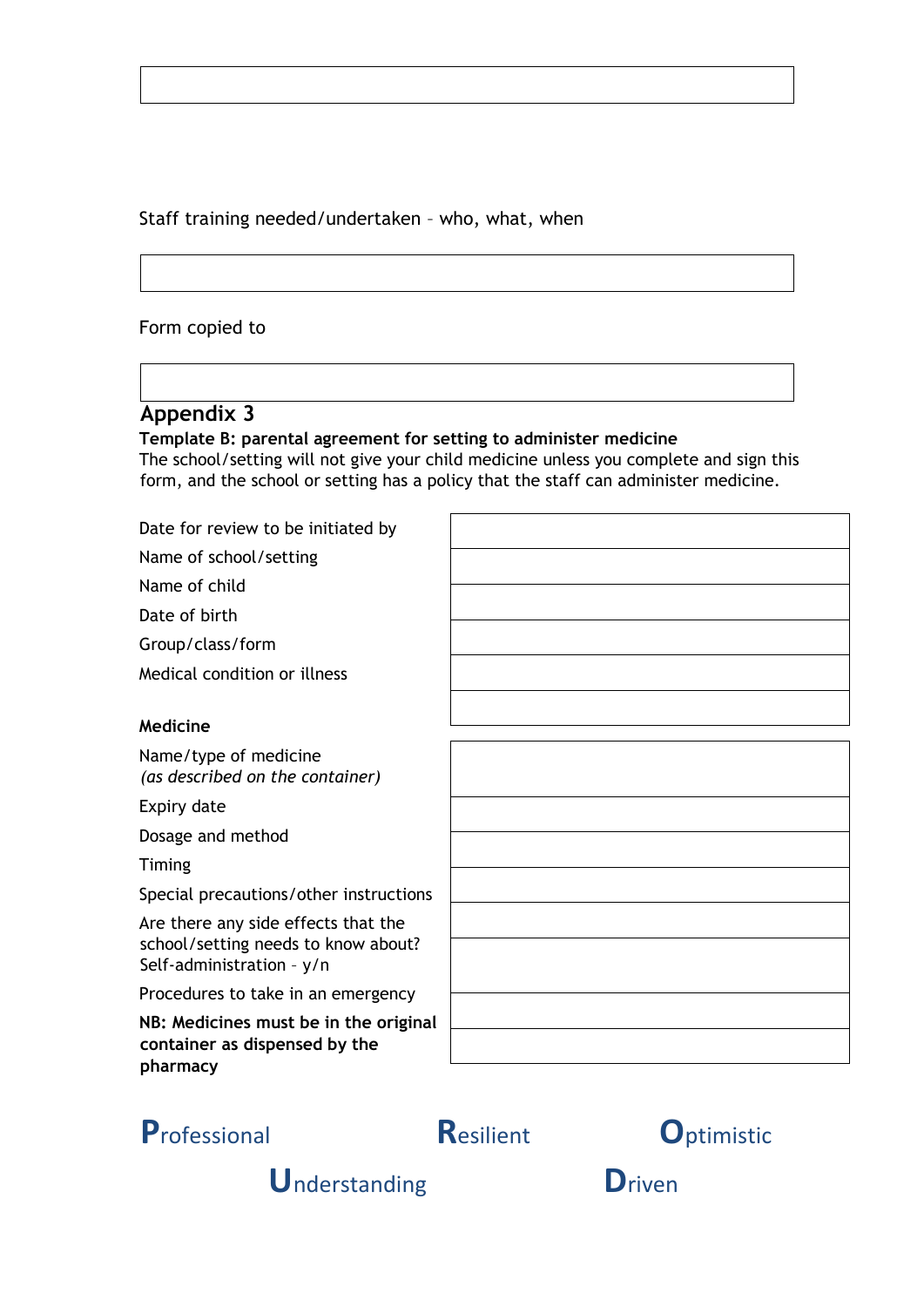#### **Contact Details**

| Name                                                           |                          |
|----------------------------------------------------------------|--------------------------|
| Daytime telephone no.                                          |                          |
| Relationship to child                                          |                          |
| <b>Address</b>                                                 |                          |
| I understand that I must deliver the<br>medicine personally to |                          |
|                                                                | [agreed member of staff] |
|                                                                |                          |

The above information is, to the best of

my knowledge, accurate at the time of writing and I give consent to school/setting staff administering medicine in accordance with the school/setting policy. I will inform the school/setting immediately, in writing, if there is any change in dosage or frequency of the medication or if the medicine is stopped.

Signature(s) \_\_\_\_\_\_\_\_\_\_\_\_\_\_\_\_\_\_\_\_ Date \_\_\_\_\_\_\_\_\_\_\_\_\_\_\_\_\_\_\_\_\_\_\_\_\_\_\_\_\_\_

#### **Appendix 4 First Aid**

The School aims to:

- provide a prompt and appropriate response in cases of illness and injury.
- ensure compliance with relevant legislation.
- ensure there is a sufficient number of First Aid trained staff within the School.
- keep accident records as required.

#### **Procedures**

- All staff administering First Aid will be suitably trained.
- First Aiders will always wear single use disposable gloves when handling blood or body fluids during First Aid procedures.
- Incidents of administration of First Aid will be recorded in the First Aid Record Book.

#### **Equipment**

- First Aid kits are sited at strategic positions, close to areas where an accident is considered most likely.
- The First Aid equipment will be replenished regularly.
- The School will have a medical room that has a sink, drinking water, cups and a bed with paper covers and blankets.